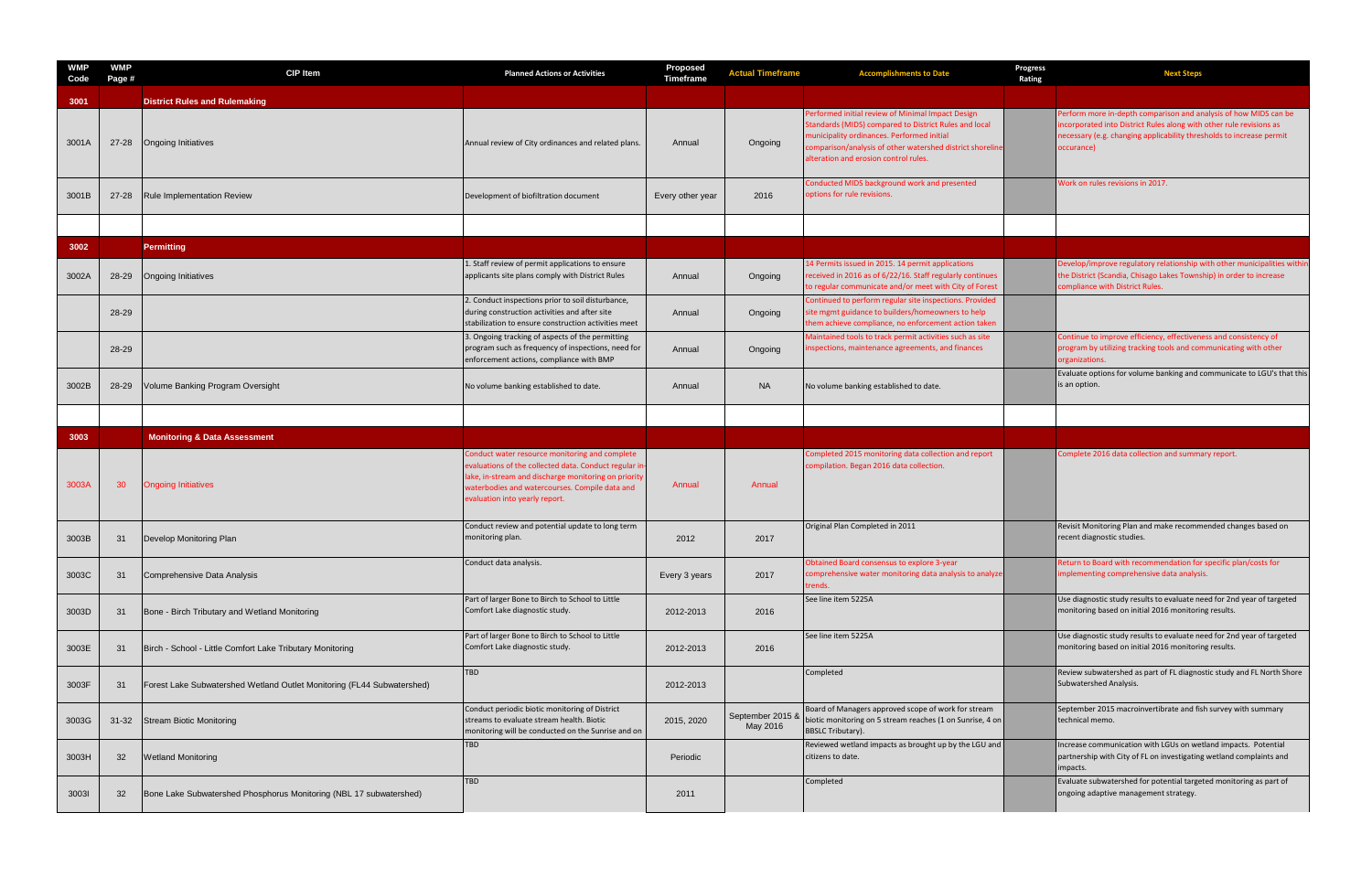| 3003J | 32 | Bone Lake Subwatershed Phosphorus Monitoring (NBL 38 subwatershed) | <b>TBD</b>                                                                                                                                                     | 2012       |                | Completed                                                                                                                                                                                                                    | Evaluate subwate<br>ongoing adaptive                           |
|-------|----|--------------------------------------------------------------------|----------------------------------------------------------------------------------------------------------------------------------------------------------------|------------|----------------|------------------------------------------------------------------------------------------------------------------------------------------------------------------------------------------------------------------------------|----------------------------------------------------------------|
|       |    |                                                                    |                                                                                                                                                                |            |                |                                                                                                                                                                                                                              |                                                                |
| 3004  |    | Non-Point Source Pollution Abatement Grant (cost-share)            |                                                                                                                                                                |            |                |                                                                                                                                                                                                                              |                                                                |
| 3004B | 33 | <b>Residential Landowner Grant</b>                                 | Cost share program for residential project to<br>improve on-site stormwater mgmt and/or improve<br>the condition of the shoreline or streambank                | Annual     | Annual         | Changed funding structure from 2015. Initiated new<br>plant grant program for 100% cost-share of smaller<br>planting projects. Conducted 14 site visits for interested                                                       | <b>Continue to perfc</b><br>until grant fundin                 |
| 3004C | 34 | Agricultural and Rural BMP Incentives/Cost-Share                   | Cost-share program to prevent or minimize water<br>quality degradation by controlling sediment, runoff<br>velocity levels, and the amount of fertilizer,       | Annual     | Ongoing        | Conducted cropland field transect survey to assess<br>potential erosion rates. Held several meetings with<br>SWCD to coordinate planned grid soil sampling cost-                                                             | Coordinate grid sa                                             |
| 3004D | 34 | <b>Commercial/Community Grant</b>                                  | Cost-share for commerical, multi-family residential<br>and non-profit properties to improve water quality                                                      | Annual     | Ongoing        | Currently funded.                                                                                                                                                                                                            | Conduct more ou                                                |
| 3004E | 34 | Municipal Stormwater Remediation Program                           | For projects on municipal property and right-of-<br>ways to incorporate features that address<br>stormwater mgmt in areas without adequate                     | Annual     | Ongoing        | Had several meetings/communications with City of<br>Forest Lake regarding increased/enhanced street<br>sweeping. Applied for grant to fund additional research                                                               | Conduct addition<br>communicate wit<br>equipment purch         |
| 3005  |    | <b>Education and Outreach</b>                                      |                                                                                                                                                                |            |                |                                                                                                                                                                                                                              |                                                                |
| 3005A | 36 | Ongoing initiatives / EMWREP participation                         | Per EMWREP Plan                                                                                                                                                | Annual     | Ongoing        | Increased communications with lake associations.<br>Increased amount of press releases and communication<br>of District activities. Updated District website to improve<br>navigation and appearance. Initiated social media | Complete compre<br>from EMWREP. C<br>appearance and r          |
| 3005B | 36 | Summer Intern at Boat Launches (Inspections Program)               | Provide enthusiastic, engaged and knowledgeable<br>summer staff at boat launches to offer education<br>and supervision of actions to limit the spread of AIS   | Annual     | Annual         | articination (Facebook Instagram Twitter) Begar<br>Re-hired inspectors from 2015 to work in 2016.<br>Continued to partner with Chisago County to manage<br>program. Chisago County purchased mobile                          | Compile inspectic<br>report at the end                         |
| 3005C | 37 | Standard Project Signage                                           | Increase local awareness of the District, the<br>watershed and its resources using a unified series of<br>signage themes for standard District initiatives and | 2012, 2021 | Potential 2016 | Placed on 2nd tier funding list in 2016 budget.                                                                                                                                                                              |                                                                |
| 3005D | 37 | Local student engagement/Chisago Co Children's Water Festival      | Work to engage local students and their teachers<br>through participation in District activities and<br>through interactive exhibits                           | Annual     | Annual         | In 2016 participated in Forest Lake High School's FFA day<br>and the City of Forest Lake's Lakefest to reach out to and<br>educate community members. District budgeted to                                                   | <b>Attend Chisago C</b><br>opportunities for                   |
| 3006  |    | Technical Resource Sharing + Interagency Communication             |                                                                                                                                                                |            |                |                                                                                                                                                                                                                              |                                                                |
| 3006A |    | Ongoing Initiatives (Miscellaneous Projects)                       |                                                                                                                                                                | Annual     |                |                                                                                                                                                                                                                              |                                                                |
| 3006B | 38 | Provide Comment on Municipal Variance Requests                     | Work with municipalities to ensure that the District<br>receives notice and is aware of variance requests<br>from Municipal Ordinances that may have a direct  | Annual     | Ongoing        | District staff meets regularly with City of Forest Lake staff<br>to discuss project coordination and development review                                                                                                      | Enhance commur<br>regular coordinat                            |
| 3006C | 39 | Modeling (H&H Model Update)                                        | Periodically update the hydrologic/hydraulic model<br>to reflect current watershed conditions                                                                  | Annual     | 2016-2017      | \$25,000 in 2016 budget for this activity but not likely to<br>start until partnership with City of FL is established.                                                                                                       | Work with City of<br>necessary field in<br>prioritization of p |
| 3006D | 39 | Geographic Information Systems (GIS)                               | Establish and maintain a mapping database of<br>District projects, BMP grant projects and permit<br>sites as well as other supporting information              | Annual     | Ongoing        | Limited GIS layers reside with EOR.                                                                                                                                                                                          | Obtain GIS softwa<br>information perte                         |
| 3006E | 39 | District Web Mapper (& WCD BMP/Permit project)                     | Develop a map viewer inferface to view relevent<br>information about the District's resources,<br>landscape and activities                                     | 2011       | Ongoing        | Web mapper in place and updates included.                                                                                                                                                                                    | Continue updates                                               |
| 3006F | 39 | Watershed Management Plan Update                                   | \$10,000 in 2016 budget to start this activity in 4th<br>Qtr of 2016. Make further edits to WMP in 2017.                                                       | 2019-2021  | 2016-2017      | Amended 2012-2021 WMP to add project 5900 - Land<br><b>Acquisition and Management.</b>                                                                                                                                       | Continue compre                                                |
|       |    |                                                                    |                                                                                                                                                                |            |                |                                                                                                                                                                                                                              |                                                                |
| 3007  |    | <b>Research</b>                                                    |                                                                                                                                                                |            |                |                                                                                                                                                                                                                              |                                                                |

| Completed                                                                                                                                                                                                                                                                           | Evaluate subwatershed for potential targeted monitoring as part of<br>ongoing adaptive management strategy.                                                                                  |
|-------------------------------------------------------------------------------------------------------------------------------------------------------------------------------------------------------------------------------------------------------------------------------------|----------------------------------------------------------------------------------------------------------------------------------------------------------------------------------------------|
|                                                                                                                                                                                                                                                                                     |                                                                                                                                                                                              |
|                                                                                                                                                                                                                                                                                     |                                                                                                                                                                                              |
| Changed funding structure from 2015. Initiated new<br>plant grant program for 100% cost-share of smaller<br>planting projects. Conducted 14 site visits for interested                                                                                                              | Continue to perform site visits and follow-up inspections for projects<br>until grant funding runs out.                                                                                      |
| Conducted cropland field transect survey to assess<br>potential erosion rates. Held several meetings with<br>SWCD to coordinate planned grid soil sampling cost-                                                                                                                    | Coordinate grid sampling of cropland acres and program framework.                                                                                                                            |
| Currently funded.                                                                                                                                                                                                                                                                   | Conduct more outreach regarding this program.                                                                                                                                                |
| Had several meetings/communications with City of<br>Forest Lake regarding increased/enhanced street<br>sweeping. Applied for grant to fund additional research                                                                                                                      | Conduct additional research per grant work plan. Continue to<br>communicate with City of Forest Lake. Apply for grant to fund<br>equipment purchase/staff wages.                             |
|                                                                                                                                                                                                                                                                                     |                                                                                                                                                                                              |
|                                                                                                                                                                                                                                                                                     |                                                                                                                                                                                              |
| Increased communications with lake associations.<br>Increased amount of press releases and communication<br>of District activities. Updated District website to improve<br>navigation and appearance. Initiated social media<br>participation (Facebook, Instagram, Twitter), Began | Complete comprehensive education and outreach work plan with input<br>from EMWREP. Continue to improve District website usability and<br>appearance and maintain information for the public. |
| Re-hired inspectors from 2015 to work in 2016.<br>Continued to partner with Chisago County to manage<br>program. Chisago County purchased mobile                                                                                                                                    | Compile inspection hours and survey data throughout season and create<br>report at the end of the season.                                                                                    |
| Placed on 2nd tier funding list in 2016 budget.                                                                                                                                                                                                                                     |                                                                                                                                                                                              |
| In 2016 participated in Forest Lake High School's FFA day<br>and the City of Forest Lake's Lakefest to reach out to and<br>educate community members. District budgeted to                                                                                                          | Attend Chisago County Children's Water Festival. Continue to seek<br>opportunities for local student engagement.                                                                             |
|                                                                                                                                                                                                                                                                                     |                                                                                                                                                                                              |
|                                                                                                                                                                                                                                                                                     |                                                                                                                                                                                              |
|                                                                                                                                                                                                                                                                                     |                                                                                                                                                                                              |
| District staff meets regularly with City of Forest Lake staff<br>to discuss project coordination and development review                                                                                                                                                             | Enhance communications with other LGUs in the WD so as to establish<br>regular coordination meets with them as well.                                                                         |
| \$25,000 in 2016 budget for this activity but not likely to<br>start until partnership with City of FL is established.                                                                                                                                                              | Work with City of Forest Lake to budget for 2017 joint effort to obtain<br>necessary field information so as to greatly improve modeling and thus<br>prioritization of projects.             |
| Limited GIS layers reside with EOR.                                                                                                                                                                                                                                                 | Obtain GIS software so staff can create and maintain GIS related<br>information pertenant to the WD as necessary.                                                                            |
| Web mapper in place and updates included.                                                                                                                                                                                                                                           | Continue updates                                                                                                                                                                             |
| Amended 2012-2021 WMP to add project 5900 - Land<br><b>Acquisition and Management.</b>                                                                                                                                                                                              | Continue comprehensive WMP update in 2017.                                                                                                                                                   |
|                                                                                                                                                                                                                                                                                     |                                                                                                                                                                                              |
|                                                                                                                                                                                                                                                                                     |                                                                                                                                                                                              |
|                                                                                                                                                                                                                                                                                     |                                                                                                                                                                                              |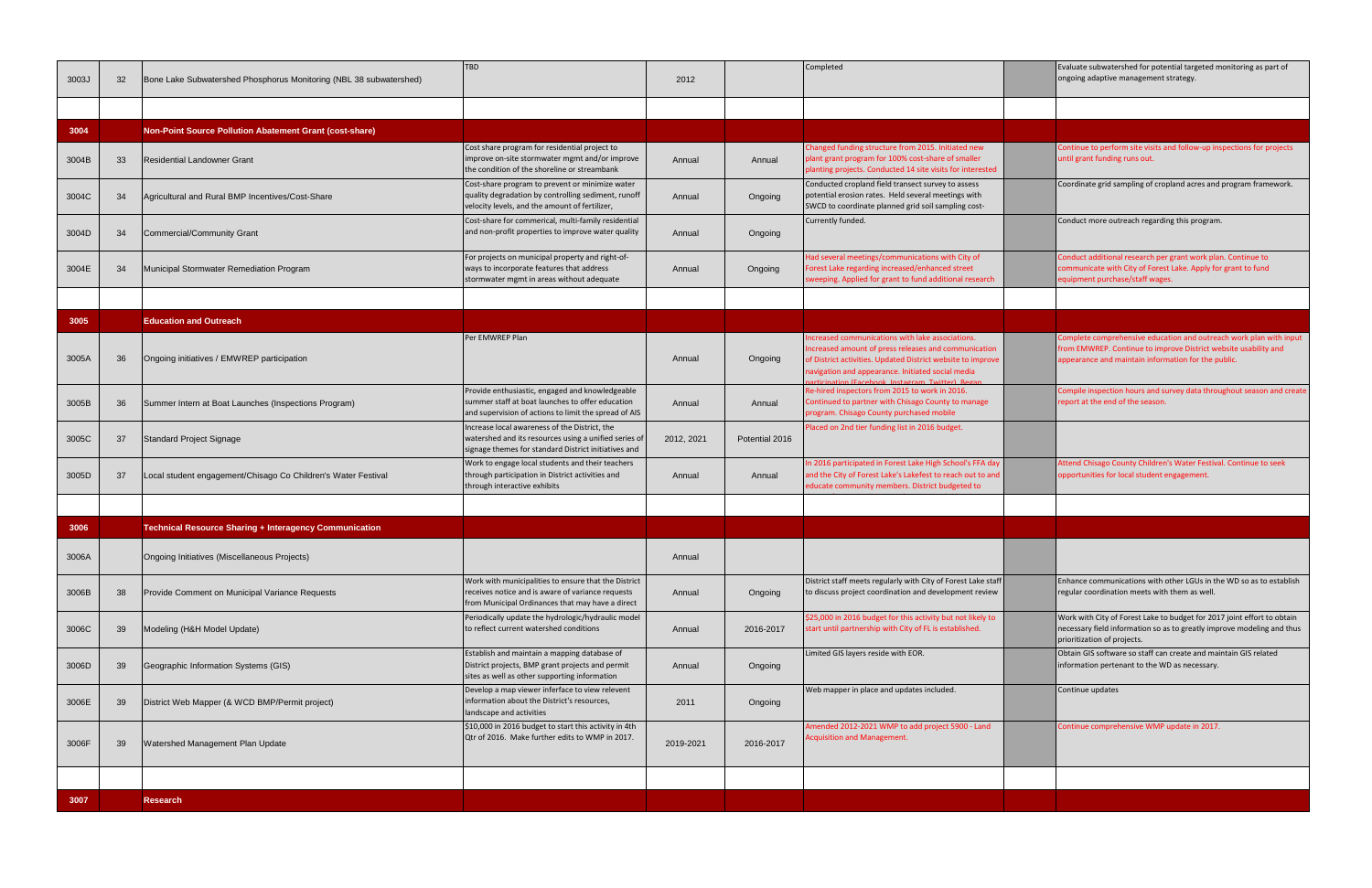| 3007A | 40 | <b>Ongoing Initiatives</b>                         | Stay up to date on current and future trends in<br>water resource management and evaluation.                                                                                                                                                                                                                                                                                                                                    | Annual | Annual    | Continue to attend conferences, review literature, etc.<br>and reach out to companies developing emerging<br>technology that could be used in water resources mgmt.                                                                                                                                                                                               |
|-------|----|----------------------------------------------------|---------------------------------------------------------------------------------------------------------------------------------------------------------------------------------------------------------------------------------------------------------------------------------------------------------------------------------------------------------------------------------------------------------------------------------|--------|-----------|-------------------------------------------------------------------------------------------------------------------------------------------------------------------------------------------------------------------------------------------------------------------------------------------------------------------------------------------------------------------|
|       |    | <b>New Initiatives</b>                             | Deep sediment core analysis of District Lakes so as<br>to determine pre-development lake conditions.                                                                                                                                                                                                                                                                                                                            | Annual | 2016-2019 | Worked with St. Thomas University and St. Croix<br>Watershed Research Station to take deep sediment cores<br>on Comfort Lake, Shields Lake and Moody Lake.                                                                                                                                                                                                        |
| 3007B |    | New Initiatives                                    | Research water re-use within the District as well as<br>other potential innovative stormwater devices or<br>practices.                                                                                                                                                                                                                                                                                                          | Annual | Ongoing   | Discussions with City of Forest Lake and Forest Hills Golf<br>Course suggest that opportunities may exist for<br>stormwater re-use.                                                                                                                                                                                                                               |
|       |    |                                                    |                                                                                                                                                                                                                                                                                                                                                                                                                                 |        |           |                                                                                                                                                                                                                                                                                                                                                                   |
| 3008  |    | <b>Measurement of Progress</b>                     |                                                                                                                                                                                                                                                                                                                                                                                                                                 |        |           |                                                                                                                                                                                                                                                                                                                                                                   |
| 3008A | 41 | Ongoing Initiatives                                | 1. Annual Report: catalog and evaluate the activities<br>and initiatives of the District each year and assess<br>the effectiveness of those initiatives in the short<br>term through targeted monitoring or other<br>evaluations and asses longer term trends in water<br>quality to determine progress toward District goals<br>and the need for changes to the planned efforts<br>outline in the adaptive management strategy | Annual | Annual    | Compiled preliminary data for progress evaluation<br>metrics including: number of board meetings/workshops<br>per year, number of permits, number of site inspections,<br>permit deposits and reimbursements, number of cost-<br>share site visits and projects, number of grants applied<br>for/awarded, total grant dollars awarded.                            |
|       |    |                                                    |                                                                                                                                                                                                                                                                                                                                                                                                                                 |        |           |                                                                                                                                                                                                                                                                                                                                                                   |
| 3009  |    | (New) Grant Research and Preparation               |                                                                                                                                                                                                                                                                                                                                                                                                                                 |        |           |                                                                                                                                                                                                                                                                                                                                                                   |
| 3009A |    | <b>Ongoing Initiatives</b>                         | Apply for grants to increase funding for programs<br>and projects.                                                                                                                                                                                                                                                                                                                                                              | Annual | Annual    | Applied for 12 grants, and contributed to two joint-<br>application grants with other organizations in 2016 as of<br>6/22/16. 2016 grant request total =~1.4 million. Granting<br>agencies include BWSR, PCA, DNR, LCCMR, SCRA and<br><b>Washington County.</b>                                                                                                   |
|       |    |                                                    |                                                                                                                                                                                                                                                                                                                                                                                                                                 |        |           |                                                                                                                                                                                                                                                                                                                                                                   |
| 3010  |    | <b>Operation &amp; Maintenance - District Wide</b> |                                                                                                                                                                                                                                                                                                                                                                                                                                 |        |           |                                                                                                                                                                                                                                                                                                                                                                   |
| 3010A |    | Ongoing Initiatives                                | Perform regular maintenance activities on District<br>BMPs and facilities including: Shields Lake electric<br>fish barrier, Bone Lake mechanical fish barrier,<br>Forest Lake dam, Judicial Ditch 6 (once incorprated<br>into CLFLWD after boundary change), installed<br>BMPs (e.g. raingardens, shoreline restorations etc.),<br>and District vehicle (2016 purchase)                                                         | Annual | Annual    | Completed Bone Lake fish barriers operations manual<br>with input from Bone Lake Association, operated Moody<br>Lake aeration system during winter months in 2016,<br>inspected Shields Lake electric fish barrier for potential<br>upgrades, Conservation Corps of MN performed weeding<br>and maintenance on dead end street raingardens around<br>Forest Lake. |

| Consider strategic monitoring to evaluate performance of installed<br>practices. Pursue opportunities to research new AIS treatment methods<br>such as biological controls. Invite researches to consider testing theories<br>and devices within the CLFLWD.                                                                                                                                       |
|----------------------------------------------------------------------------------------------------------------------------------------------------------------------------------------------------------------------------------------------------------------------------------------------------------------------------------------------------------------------------------------------------|
| Complete analysis of collected cores. Consider budgeting for and<br>collecting cores on Forest Lake, Bone Lake and Little Comfort Lake.                                                                                                                                                                                                                                                            |
| Conduct field survey and baseline engineering work so as to evaluate<br>City owned golf course and Forest Hills Golf Course for potential<br>stormwater re-use opportunities.                                                                                                                                                                                                                      |
|                                                                                                                                                                                                                                                                                                                                                                                                    |
|                                                                                                                                                                                                                                                                                                                                                                                                    |
| Update progress eval metrics data per Board comments. Create<br>graphical display to show CIP implementation compared to yearly water<br>quality measurements. Consider creating additional metrics as<br>appropriate. Continue to update PRAP Progress Evaluation Table and<br>utilize during 2017 budgeting process.                                                                             |
|                                                                                                                                                                                                                                                                                                                                                                                                    |
|                                                                                                                                                                                                                                                                                                                                                                                                    |
| Prepare for 2017 grant applications for projects including: Shields Lake<br>fish barrier retrofit, Sylvan Lake groundwater protection, Bone Lake<br>agricultural BMPs and infiltration basin, Wetland restoration inventory,<br>street sweeping enhancements in City of Forest Lake, Forest Lake south<br>subwatershed stormwater BMPs, ongoing AIS grants, and other grants<br>as they may arise. |
|                                                                                                                                                                                                                                                                                                                                                                                                    |
|                                                                                                                                                                                                                                                                                                                                                                                                    |
| Continue the development of Operations and Maintenance Plans for<br>each District owned project as appropriate. Develop cummulative<br>"maintenance plan" and associated binder of O&M plans. Continue<br>investigation of JD 6 for maintenance requirements and other acquisition<br>considerations.                                                                                              |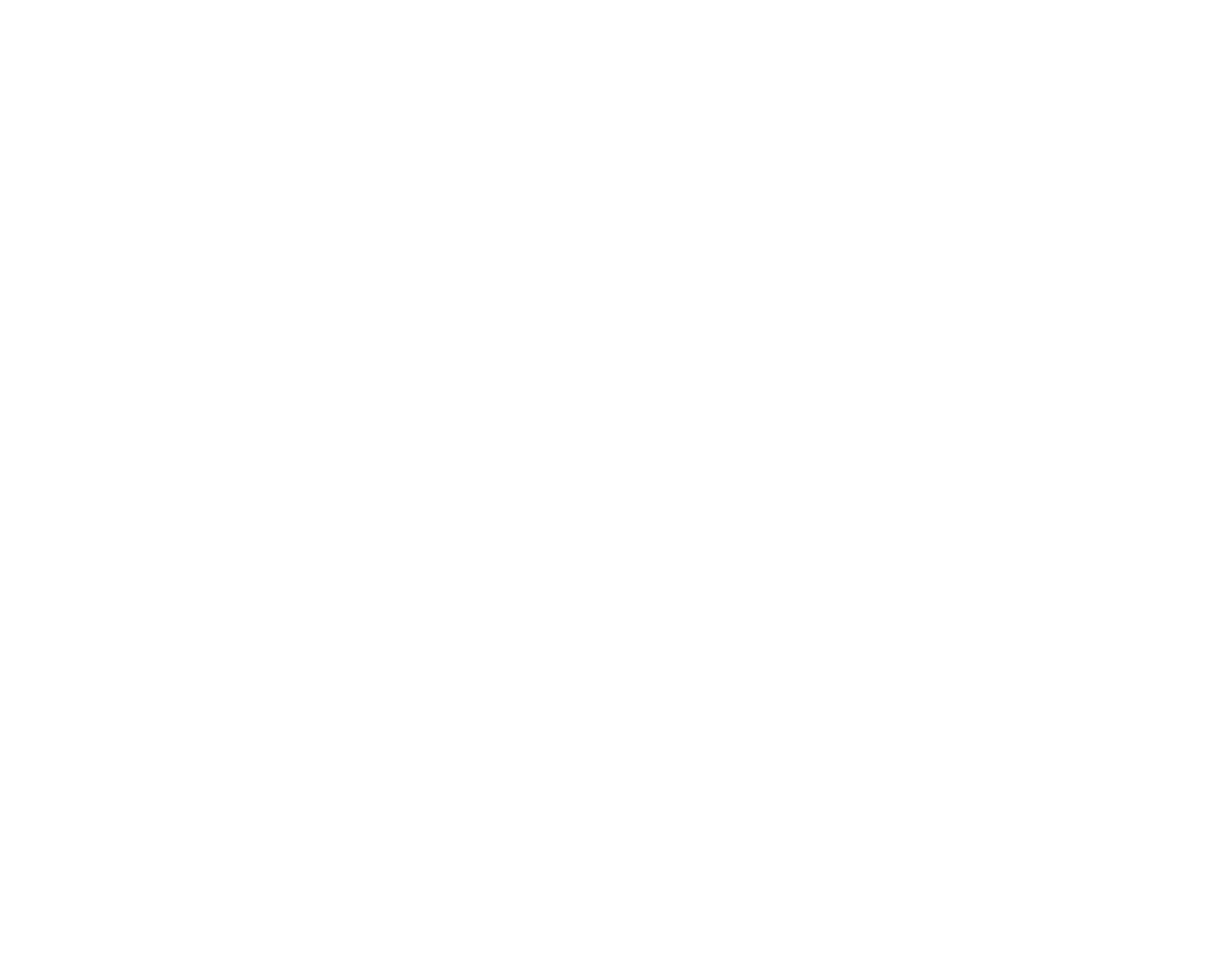| WMP<br>Code | <b>WMP</b><br>Page # | <b>CIP Item</b>                                                  | <b>Planned Actions or Activities</b>                                                                                                                                                                                        | <b>Proposed Timeframe</b> | <b>Actual Timeframe</b>                                        | <b>Accomplishments to Date</b>                                                                                                                                                                                                                                                                                                                                                                                                            | <b>Progress</b><br>Rating      |
|-------------|----------------------|------------------------------------------------------------------|-----------------------------------------------------------------------------------------------------------------------------------------------------------------------------------------------------------------------------|---------------------------|----------------------------------------------------------------|-------------------------------------------------------------------------------------------------------------------------------------------------------------------------------------------------------------------------------------------------------------------------------------------------------------------------------------------------------------------------------------------------------------------------------------------|--------------------------------|
| 5100        |                      | Floodplain                                                       |                                                                                                                                                                                                                             |                           |                                                                |                                                                                                                                                                                                                                                                                                                                                                                                                                           |                                |
| 5140A       | 42                   | Sunrise River Water Quality/Quantity Regional Stormwater Project | No budget was allocated under this line item.<br>This line item refers to projects under 5229.                                                                                                                              | 2012-2016                 |                                                                | N/A                                                                                                                                                                                                                                                                                                                                                                                                                                       | N/A                            |
|             |                      |                                                                  |                                                                                                                                                                                                                             |                           |                                                                |                                                                                                                                                                                                                                                                                                                                                                                                                                           |                                |
| 5200        |                      | <b>Lakes</b>                                                     |                                                                                                                                                                                                                             |                           |                                                                |                                                                                                                                                                                                                                                                                                                                                                                                                                           |                                |
|             |                      |                                                                  | nstall and monitor zebra mussel                                                                                                                                                                                             |                           |                                                                | Increased public awareness of zebra mussels and                                                                                                                                                                                                                                                                                                                                                                                           | Cor                            |
|             |                      | District-wide Zebra Mussel Monitoring                            | detection/sampler plates in Forest Lake, Bone<br>Lake, Comfort Lake, Little Comfort Lake,<br>Shields Lake, and Sylvan Lake by June 20156.<br>Samplers to be monitored by a combination of<br>District staff and volunteers. | 2016 (new item)           | Ongoing                                                        | CLFLWD AIS efforts and goals, put system in place<br>for early detection of new infestations. Monitor zebra<br>mussel population size and distribution in Forest<br>Lake.                                                                                                                                                                                                                                                                 | plat<br>stor<br>plat<br>afte   |
|             |                      | District-wide Boat Launch Site Upgrades                          | mprove AIS awareness and ease of<br>inspections at Forest Lake, Bone Lake and<br>Comfort Lake public launches by implementing<br>boat launch improvements as identified in 2015<br>boat launch feasibility study.           | 2016 (new item)           | Ongoing                                                        | Constructed wooden compost bins and installed at 5<br>public accesses within the District. Contracted with<br>SRC garbage disposal for garbage and recycle bin<br>services at all 5 accesses. Began preparations with<br>DNR and WCD to implement "Clean In Clean Out"<br>pavement stencils. Met with consultants to discuss<br>design and feasibility of implementing innovative<br>stationary decontamination units at public launches. | Imp<br>to a<br>dec             |
|             |                      | District-wide Lake Shoreline Inventory Tech Evaluation           | Use GPS camera technology to inventory lake<br>shorelines. Reference database to enforce city<br>ordinances.                                                                                                                | 2016 (new item)           | Ongoing                                                        | Used GPS camera to inventory Forest Lake<br>shoreline in fall 2015.                                                                                                                                                                                                                                                                                                                                                                       | De<br><b>Dis</b><br>sch<br>rep |
|             |                      | District-wide Invasive Species Policy Development & Mgmnt Plan   | Develop a formal policy and management plan<br>for District AIS activities.                                                                                                                                                 | 2016 (new item)           | 2016-2017                                                      | Met with St. Croix River Association AIS Workgroup<br>and provided input on SCRA AIS Strategic Plan and<br>Implementation Table. Plan is largely complete with<br>few minor additions/edits still in progress.                                                                                                                                                                                                                            | Cor<br>Util<br>dev             |
| 5220A       | 43                   | Volume Control Facility Planning & Design                        | Evaluate volume control facility sites and<br>feasibility through a needs-based assessment<br>of subwatersheds throughout the District.                                                                                     | 2018                      | 2017-2018                                                      | Initiated preliminary discussions with City of Forest<br>Lake regarding completion of full MS4 inventory<br>data needed to conduct assessment.                                                                                                                                                                                                                                                                                            | Cor<br>volu                    |
| 5220B       | 43                   | Volume Control Facility Implementation                           | 2. (CIP) Volume Control Facility<br>Implementation:                                                                                                                                                                         | 2019                      | 2019-2021                                                      | N/A                                                                                                                                                                                                                                                                                                                                                                                                                                       | N/A                            |
| 5220C       | 43                   | Invasive Species Control Pilot Projects                          | Lead or partner on pilot projects and studies<br>needed to control and minimize the entry of<br>invasive species into District lakes.                                                                                       | 2017                      | May be considered in<br>2017 if opportunity is<br>appropriate. | Contacted researchers from Hamline University, the<br>University of Minnesota, and the University of<br>Minnesota - Duluth and expressed District interest in<br>supporting AIS research on local lakes.                                                                                                                                                                                                                                  | Cor                            |
| 5220D       | 43                   | <b>Chemical Treatment of Inflows</b>                             | Treat lake inflow with chemicals that bind to<br>phosphorus, causing it to settle out and be<br>collected                                                                                                                   | unscheduled               | As opportunity arises                                          | Conducted simple evaluation this option at 3rd Lake<br>Pond project site but deemed not the best option.                                                                                                                                                                                                                                                                                                                                  | Cor                            |
| 5221A       | 44                   | (Moody) Moody Lake Inlet Fish Barrier                            | Install a rough fish barrier at the inlet to Moody<br>Lake to limit the movement of rough fish into<br>habitat areas in the wetland north of Moody<br>Lake.                                                                 | 2011                      | fish barrier constructed.                                      | The Moody Inlet Barrier was assessed at the same<br>time as the Bone Lake Fish Barriers. At that time it<br>was determined via discussions with DNR that the<br>Bone Lake Barriers were a priority to keep carp out<br>of Moody and Bone Lakes (be preventing migration<br>between the lakes). The Moody Lake Inlet Barrier<br>could be revisited in the future if needed.                                                                | Fisl<br>det                    |
| 5221B       | 44                   | (Moody) Curly-Leaf Pondweed Management                           | Manage CLP in Moody Lake to reduce the<br>internal phosphorus load                                                                                                                                                          | Annual                    | DNR will allow once<br>external load is reduced.               | CLP herbicide treatment not currently allowed by<br>DNR due to Moody being a Natural Environment<br>Lake (among other reasons).                                                                                                                                                                                                                                                                                                           | Red<br>trea<br>per             |

| <b>Progress</b><br>Rating | <b>Next Steps</b>                                                                                                                                                                                                                                                |
|---------------------------|------------------------------------------------------------------------------------------------------------------------------------------------------------------------------------------------------------------------------------------------------------------|
|                           |                                                                                                                                                                                                                                                                  |
|                           | N/A                                                                                                                                                                                                                                                              |
|                           |                                                                                                                                                                                                                                                                  |
|                           |                                                                                                                                                                                                                                                                  |
|                           | Continue to monitor sampler plates for mussel growth. Collect<br>plates late September-early October for winter<br>storage/cleaning. Collect zebra mussel growth data from<br>plates on Forest Lake and compile summary. Re-distribute<br>after ice out in 2017. |
|                           | Implement "Clean In Clean Out" pavement stencils. Continue<br>to assess feasibility and design for stationary<br>decontamination stations at public accesses.                                                                                                    |
|                           | Develop schedule for ongoing shoreline inventories for all<br>District lakes regardless of size. Initiate next inventory per<br>schedule. Likely tied to development of individual "lake<br>reports".                                                            |
|                           | Continue to attend regular SCRA AIS Workgroup meetings.<br>Utilize SCRA plan to guide District management plan<br>development.                                                                                                                                   |
|                           | Conduct initial assessment of sites that may be suitable for<br>volume control.                                                                                                                                                                                  |
|                           | N/A                                                                                                                                                                                                                                                              |
|                           | Continue to evaluate opportunities for pilot project.                                                                                                                                                                                                            |
|                           | Continue to evaluate opportunities for such a project.                                                                                                                                                                                                           |
|                           | Fish population surveys will be conducted in 2016 to<br>determine current rough fish populations                                                                                                                                                                 |
|                           | Reduce external P loading to lake before pursuing CLP<br>treatment. Treatment planned after external load addressed<br>per DNR guidance.                                                                                                                         |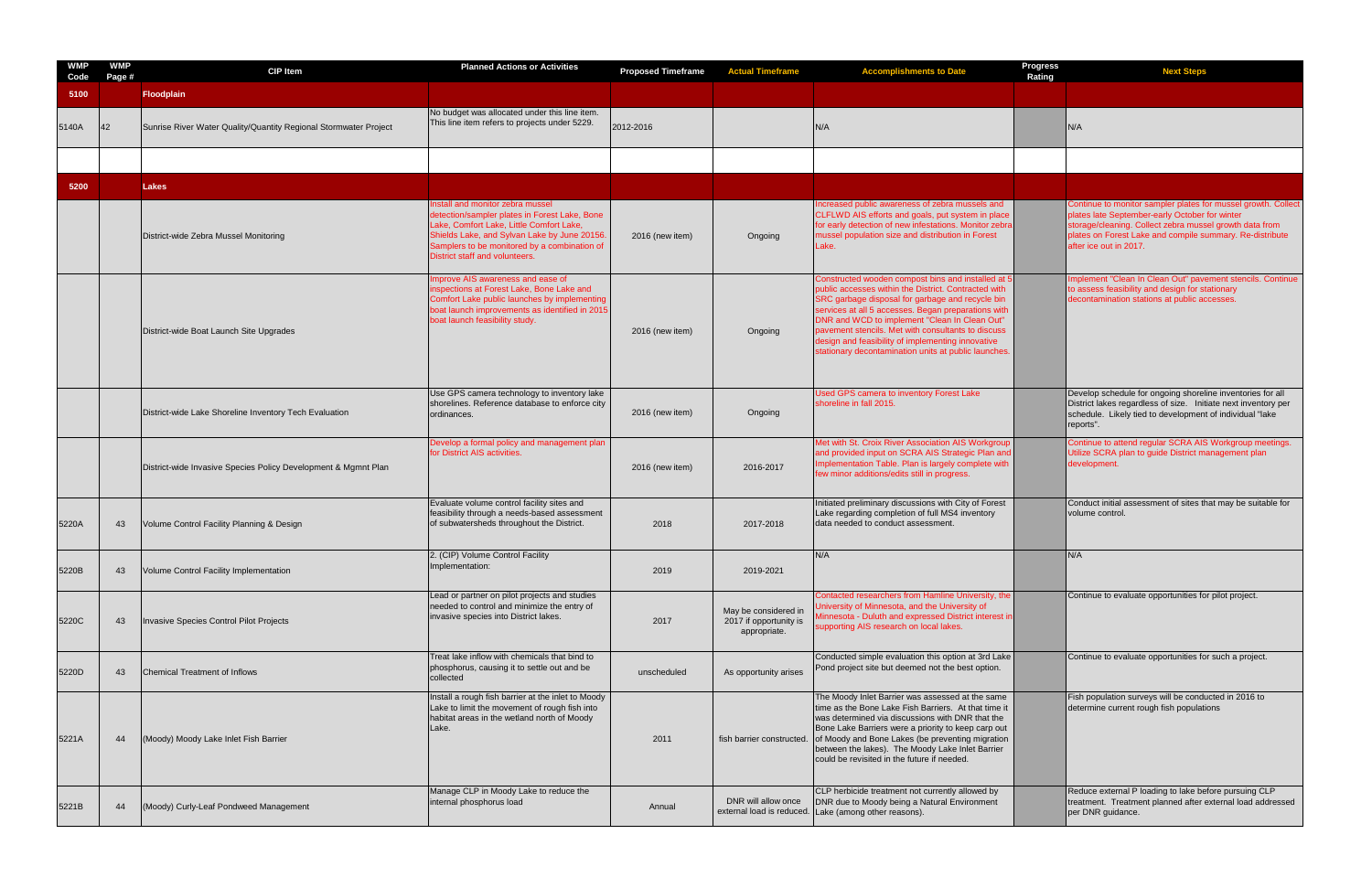| 5221C      | 44        | (Moody) Alum Treatment [and other P reducing BMPs]              | Conduct alum or other in-lake treatment to<br>reduce the internal load of P to Moody Lake                                                                                                     | 2011                  | 2014-2016             | Higher priority BMPs for P-removal in watershed<br>detailed under 5421 (Moody) Wetlands. Alum<br>treatment will be considered after other BMPs are<br>implemented within the watershed.                                                                                                     |
|------------|-----------|-----------------------------------------------------------------|-----------------------------------------------------------------------------------------------------------------------------------------------------------------------------------------------|-----------------------|-----------------------|---------------------------------------------------------------------------------------------------------------------------------------------------------------------------------------------------------------------------------------------------------------------------------------------|
| 5221D      | 44        | (Moody) Rough Fish Management                                   | Remove rough fish to limit resuspension of lake<br>bottom materials and reduce internal P load in<br>Moody Lake                                                                               | Every other year      | 2015-2016             | St. Mary's University performed fish surveys and<br>carp population estimates late summer 2015.                                                                                                                                                                                             |
| 5221E      | 44        | (Moody) Macrophyte & Invasives Survey                           | A survey of aquatic macrophytes will be<br>conducted periodically on Moody Lake to track<br>the balance of aquatic vegetation                                                                 | Every 5 years, Annual | Every 5 years, Annual | The District contracts with Blue Water Science to<br>conduct surveys and delineations as well as create<br>AIS action plans.                                                                                                                                                                |
| 5222A      | 45        | (Bone) Bone Lake Inlet and Outlet Fish Barriers                 | Install fish barriers at the inlet and outlet of<br>Bone Lake to limit the movement of rough fish<br>into and out of the lake and limit their ability to<br>access wetland spawning habitats. | 2012                  | 2012-2016             | Inlet and outlet fish barriers have been installed and<br>retrofitted to incorporate design improvements that<br>are expected to better handle high flow conditions<br>and reduce clogging and turtle mortality. District<br>intern performs regular inspections to monitor<br>clogging     |
| 5222B      | 45        | (Bone) Bone Lake Infiltration Basin Planning and Design (SBL07) | Plan and design an infiltration basin to provide<br>volume reduction and water quality<br>improvement for drainage through<br>subwatershed SBL07.                                             | 2012                  | 2012-2014             | A diagnostic study was conducted to determine P<br>loading hot spots and identify potential BMPs for P<br>removal.                                                                                                                                                                          |
| 5222C      | 45        | (Bone) Bone Lake Infiltration Basin Implementation (SBL07)      | Construct an infiltration basin to provide<br>volume reduction and water quality<br>improvement for drainage through SBL07                                                                    | 2013                  | 2015-2016             | Initial CWF grant application to BWSR was denied<br>in 2015, due to higher priority projects ocurring<br>upstream. Looking to re-apply in 2016 for next grant<br>cycle.                                                                                                                     |
| 5222D      | 45        | (Bone) Shoreline Survey                                         | Conduct a shoreline survey to identify areas for<br>improvements in shoreline buffers and<br>lakescaping and to provide a means for<br>documentation of changes in shoreline<br>condition.    | 2014                  | 2014                  | Completed photo inventory of shoreline.                                                                                                                                                                                                                                                     |
| 5222E      |           | (Bone) AIS Management - updated from CLP Management             | Manage CLP in Bone Lake to reduce internal P<br>load. Manage EWM for recreational benefits                                                                                                    | Annual                | Annual                | CLP went untreated in 2016 due to low levels of<br>growth in early spring. Delineations of EWM<br>occuring throughout spring/early summer.<br>Treatment forthcoming.                                                                                                                        |
| 5222G      | <b>45</b> | (Bone) Alum Treatment                                           | Conduct alum or other in-lake treatment to<br>reduce internal P load.                                                                                                                         | 2013                  | <b>TBD</b>            | The District has decided to address upstream P<br>sources prior to conducting in lake treatment. A<br>diagnostic stude has been completed identifiying<br>several watershed projects. A BWSR CWF grant<br>was applied for in 2015 to request funding for these<br>projects.                 |
| 5222H      | 45-46     | (Bone) Macrophyte & Invasives Survey                            | A survey of aquatic macrophytes will be<br>conducted periodically to track the balance of<br>aquatic vegetation                                                                               | Every 5 years, Annual | Ongoing               | The District contracts with Blue Water Science on a<br>regular basis to conduct lake surveys                                                                                                                                                                                                |
| 5222F      | 46        | (Bone) Rough Fish Management                                    | Remove rough fish to limit resuspension of lake<br>bottom materials to reduce internal P load                                                                                                 | Every other year      | 2015-2016             | Telemetry performed in winter 2016. Identified that<br>carp were not congregated enough to warrant winter<br>harvest. Implemented flow trap netting in spring<br>2016 for second attempt at harvest. Low densities<br>of observed carp at the trap point caused harvest to<br>be cancelled. |
| <b>New</b> |           | (Bone) Zebra Mussel Rapid Response                              | Adapt Blue Water Science rapid response plan<br>for Forest Lake to Bone Lake. Work with<br>Washington County collaborative group to<br>develop county-wide rapid response plan.               | 2016 (new item)       | 2016                  | Attended initial meeting of Washington County AIS<br>Rapid Response group.                                                                                                                                                                                                                  |

| Higher priority BMPs for P-removal in watershed<br>detailed under 5421 (Moody) Wetlands. Alum<br>treatment will be considered after other BMPs are<br>implemented within the watershed.                                                                                                     | Will move forward after implementation of other BMPs if<br>necessary.                                                                                                                                     |
|---------------------------------------------------------------------------------------------------------------------------------------------------------------------------------------------------------------------------------------------------------------------------------------------|-----------------------------------------------------------------------------------------------------------------------------------------------------------------------------------------------------------|
| St. Mary's University performed fish surveys and<br>carp population estimates late summer 2015.                                                                                                                                                                                             | A commerical fisherman is tenatively planned to conduct a<br>carp harvest in early 2016                                                                                                                   |
| The District contracts with Blue Water Science to<br>conduct surveys and delineations as well as create<br>AIS action plans.                                                                                                                                                                | Continue working relationship with Blue Water Science to<br>perform surveys and delineations and generate reports.                                                                                        |
| Inlet and outlet fish barriers have been installed and<br>retrofitted to incorporate design improvements that<br>are expected to better handle high flow conditions<br>and reduce clogging and turtle mortality. District<br>intern performs regular inspections to monitor                 | Continue to monitor fish barrier and determine effectiveness<br>of retrofits. Fish barriers are operated and maintained under<br>budget line item 3010 - Operation and Maintenance.                       |
| clogging                                                                                                                                                                                                                                                                                    |                                                                                                                                                                                                           |
| A diagnostic study was conducted to determine P<br>loading hot spots and identify potential BMPs for P<br>removal.                                                                                                                                                                          | Move to implementation scoping phase.                                                                                                                                                                     |
| Initial CWF grant application to BWSR was denied<br>in 2015, due to higher priority projects ocurring<br>upstream. Looking to re-apply in 2016 for next grant<br>cycle.                                                                                                                     | Scope feasibility of BMP implementation. Agricultural BMPs<br>(e.g. consevation tillage), infiltration basin high priority.<br>Wetland enhancements if necessary after high priority BMPs<br>implemented. |
| Completed photo inventory of shoreline.                                                                                                                                                                                                                                                     | Work with the City of Scandia to consider revising their<br>shoreland and tree ordinances to align with DNR regulations<br>and District goals.                                                            |
| CLP went untreated in 2016 due to low levels of<br>growth in early spring. Delineations of EWM<br>occuring throughout spring/early summer.<br>Treatment forthcoming.                                                                                                                        | Late season CLP growth pattern was identified over past two<br>years and will be considered in future management<br>strategies. Treat areas of heavy EWM growth in summer<br>2016.                        |
| The District has decided to address upstream P<br>sources prior to conducting in lake treatment. A<br>diagnostic stude has been completed identifiying<br>several watershed projects. A BWSR CWF grant<br>was applied for in 2015 to request funding for these<br>projects.                 | Implementation of watershed projects prior to in-lake<br>treatment.                                                                                                                                       |
| The District contracts with Blue Water Science on a<br>regular basis to conduct lake surveys                                                                                                                                                                                                | Ongoing.                                                                                                                                                                                                  |
| Telemetry performed in winter 2016. Identified that<br>carp were not congregated enough to warrant winter<br>harvest. Implemented flow trap netting in spring<br>2016 for second attempt at harvest. Low densities<br>of observed carp at the trap point caused harvest to<br>be cancelled. | Continue to monitor lake and nearby wetlands for carp<br>activity. Four carp still contain telemetry tracking devices<br>which can be used to inform future harvest.                                      |
| Attended initial meeting of Washington County AIS<br>Rapid Response group.                                                                                                                                                                                                                  |                                                                                                                                                                                                           |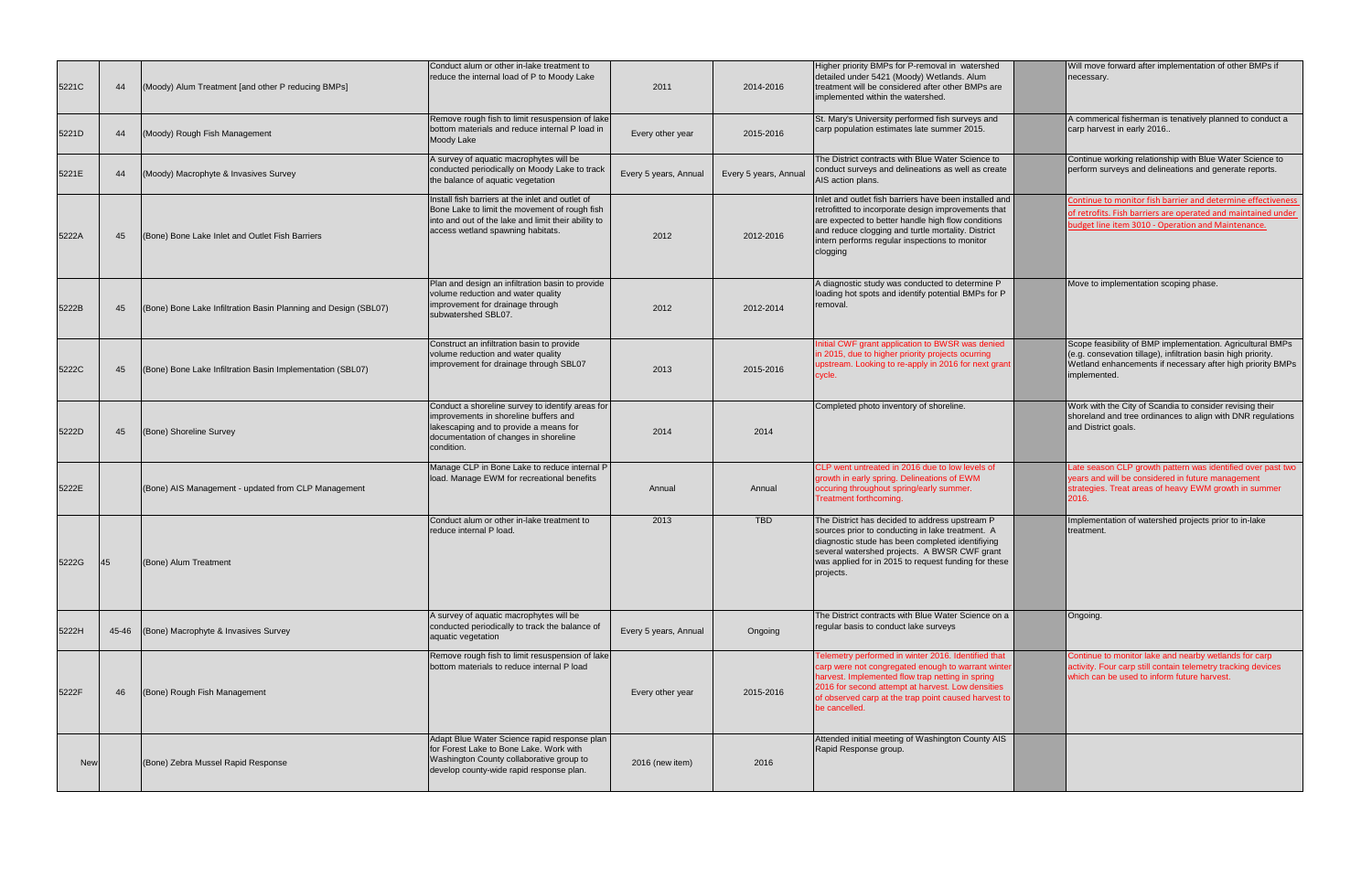| <b>New</b> |    | (Bone) Lake Vegetation Management Plan Update                       | Work with DNR to update existing draft lake<br>vegetation management plan                                                     | 2016 (new item)       | 2016                                 | After discussions with DNR and consultants.<br>drafting of LVMPs were not pursued for District<br>lakes. Benefits of drafting a LVMP were not<br>sufficient to warrant time/resources spent on<br>drafting and coordination. |
|------------|----|---------------------------------------------------------------------|-------------------------------------------------------------------------------------------------------------------------------|-----------------------|--------------------------------------|------------------------------------------------------------------------------------------------------------------------------------------------------------------------------------------------------------------------------|
| 5223A      | 46 | (Birch) Phos. Source Assessment & Implementation Plan               |                                                                                                                               | 2017                  | 2016                                 | Initial field recon is underway to determine<br>monitoring locations for a 2016 monitoring.                                                                                                                                  |
| 5225A      | 47 | (Little Comfort) Phos. Source Assessment & Implementation Plan      |                                                                                                                               | 2012                  | 2016                                 | Initial field recon is underway to determine<br>monitoring locations for a 2016 monitoring.                                                                                                                                  |
| 5225B      | 47 | (Little Comfort) Shoreline Survey                                   |                                                                                                                               | 2013                  | 2015                                 | Last shoreline survey performed in 2015.                                                                                                                                                                                     |
| 5225C      |    | (Little Comfort) AIS Management - updated from CLP Management       | Manage CLP to reduce internal phosphorus<br>load.                                                                             | Annual after 2016     | Ongoing                              | Spring 2016 delineation of CLP showed light growth,<br>as predicted. No treatment was pursued.                                                                                                                               |
| 5225D      | 47 | (Little Comfort) Rough Fish Management                              | Plan to assess Little Comfort fish community<br>with Blue Water Science in late summer 2016.                                  | Every other year      | 2016                                 | Contracted with Blue Water Science to conduct fish<br>survey and sediment sampling in summer 2016.                                                                                                                           |
| 5225E      | 47 | (Little Comfort) Alum Treatment                                     |                                                                                                                               | 2020                  | <b>TBD</b>                           | Conducting diagnostic study.                                                                                                                                                                                                 |
| 5225F      | 47 | (Little Comfort) Macrophyte & Invasives Survey                      |                                                                                                                               | Every 5 years, Annual | Ongoing                              | Contracted with Blue Water Science to conduct<br>annual survey.                                                                                                                                                              |
| 5226A      | 48 | (Shields) Feasibility Study - Biomanipulation                       |                                                                                                                               | 2017                  | 2016-2017                            | Working with City of Forest Lake to conduct partial<br>feasibility study of southern drainage network in<br>advance of immenent development.                                                                                 |
| 5226B      | 48 | (Shields) Rough Fish Management                                     | Manage rough fish population to limit<br>resuspension of lake bottom materials and<br>reduce internal P load in Shields Lake. | Every other year      | Ongoing                              | Considered benefit of making repairs to electric fish<br>barrier (approx. \$30,000) versus installing a passive<br>fish barrier.                                                                                             |
| 5226C      | 48 | (Shields) AIS Management - updated from CLP Management              | Manage CLP to reduce internal phosphorus<br>load.                                                                             | Annual after 2016     | <b>TBD</b>                           | No treatment until after 2016.                                                                                                                                                                                               |
| 5226D      | 48 | (Shields) Shoreline Survey                                          | To be considered as part of future shoreline<br>survey schedule.                                                              | 2018                  | <b>TBD</b>                           | Conducting diagnostic study.                                                                                                                                                                                                 |
| 5226E      | 48 | (Shields) Macrophyte & Invasives Survey                             | Document diversity and abundance of plant<br>species                                                                          | Every 5 years, Annual |                                      |                                                                                                                                                                                                                              |
|            |    | (Shields) Lake Vegetation Management Plan                           | Work with DNR to create lake vegetation<br>management plan                                                                    | 2016 (new item)       | 2016                                 | Initiated preliminary discussions with DNR                                                                                                                                                                                   |
| 5226F      |    | (Shields) 2018th Street Neighborhood Ponds Maintenance/Improvements | Reduce external P loading to Shields Lake by<br>identifying sources and potential BMPs                                        | 2016 (new item)       | 2016                                 | City of Forest Lake engineering staff conducted<br>survey work of infrastructure, ditch cross-sections,<br>and bathymetric surveys.                                                                                          |
| 5227A      | 49 | (Sylvan) Stormwater and Shoreline BMP Planning                      |                                                                                                                               | 2014                  | Reprioritized as a future<br>effort. |                                                                                                                                                                                                                              |
| 5227B      | 49 | (Sylvan) Stormwater and Shoreline BMP Implementation                |                                                                                                                               | 2015                  | Reprioritized as a future<br>effort. |                                                                                                                                                                                                                              |
| 5227C      | 49 | (Sylvan) Shoreline Survey                                           | Document and address unpermitted changes to<br>shoreline.                                                                     | 2016                  | 2016                                 |                                                                                                                                                                                                                              |

| After discussions with DNR and consultants,<br>drafting of LVMPs were not pursued for District<br>lakes. Benefits of drafting a LVMP were not<br>sufficient to warrant time/resources spent on<br>drafting and coordination. | May use funds to pursue District-wide AIS Management Plan<br>instead.                                              |
|------------------------------------------------------------------------------------------------------------------------------------------------------------------------------------------------------------------------------|--------------------------------------------------------------------------------------------------------------------|
| Initial field recon is underway to determine<br>monitoring locations for a 2016 monitoring.                                                                                                                                  | Willl be combined with the Little Comfort Phos. Source<br>Assessment in 2016.                                      |
| Initial field recon is underway to determine<br>monitoring locations for a 2016 monitoring.                                                                                                                                  | A combined phospourous source assessment will be<br>completed for Little Comfort, Birch and School Lakes in 2016.  |
| Last shoreline survey performed in 2015.                                                                                                                                                                                     | To be incorporated into larger lakeshore inventory schedule.                                                       |
| Spring 2016 delineation of CLP showed light growth,<br>as predicted. No treatment was pursued.                                                                                                                               | Loosely monitor CLP growth in future years. Not expected to<br>reach high densities.                               |
| Contracted with Blue Water Science to conduct fish<br>survey and sediment sampling in summer 2016.                                                                                                                           | Currently not deemed necessary.                                                                                    |
| Conducting diagnostic study.                                                                                                                                                                                                 | May be considered for additional monitoring and/or sediment<br>core work.                                          |
| Contracted with Blue Water Science to conduct<br>annual survey.                                                                                                                                                              | Contracted with Blue Water Science to conduct macrophyte &<br>Invasive survey in 2015                              |
| Working with City of Forest Lake to conduct partial<br>feasibility study of southern drainage network in<br>advance of immenent development.                                                                                 | Continue to coordinate with the City of Forest Lake and<br>prepare for remaining feasibility work.                 |
| Considered benefit of making repairs to electric fish<br>barrier (approx. \$30,000) versus installing a passive<br>fish barrier.                                                                                             | EOR to perform feasibility study of passive fish barrier.                                                          |
| No treatment until after 2016.                                                                                                                                                                                               | To be considered after excessive external load is reduced.                                                         |
| Conducting diagnostic study.                                                                                                                                                                                                 |                                                                                                                    |
|                                                                                                                                                                                                                              | Contracted with Blue Water Science to conduct point-<br>intercept surveys in 2015.                                 |
| Initiated preliminary discussions with DNR                                                                                                                                                                                   | Draft LVMP and send to DNR for review. Continue process<br>until agreement is made                                 |
| City of Forest Lake engineering staff conducted<br>survey work of infrastructure, ditch cross-sections,<br>and bathymetric surveys.                                                                                          | District engineers to use survey data for modeling. Modeling<br>will help determine BMP scenarios to reduce P load |
|                                                                                                                                                                                                                              |                                                                                                                    |
|                                                                                                                                                                                                                              |                                                                                                                    |
|                                                                                                                                                                                                                              | Blue Water Science is planned to conduct shoreline survey in<br>2016.                                              |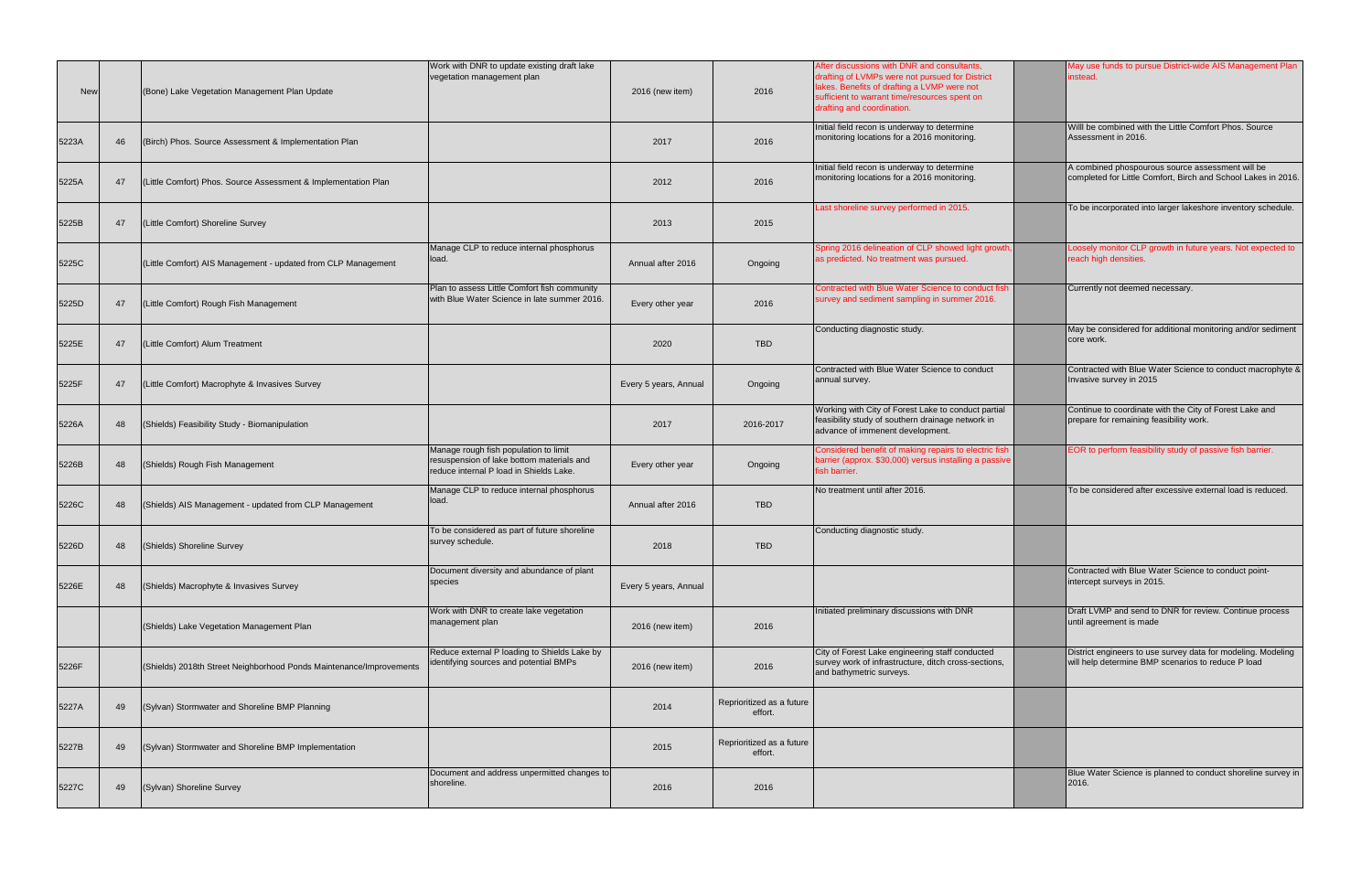|       |       |                                                                                     | Ensure that the Sylvan Lake aquatic plant<br>community remains diverse.                                                                    |                       |                                      | Conducted invasives survey in June 2016 and did<br>not find any new infestations of Eurasian                                                                                                                                                                  |
|-------|-------|-------------------------------------------------------------------------------------|--------------------------------------------------------------------------------------------------------------------------------------------|-----------------------|--------------------------------------|---------------------------------------------------------------------------------------------------------------------------------------------------------------------------------------------------------------------------------------------------------------|
| 5227D | 49    | (Sylvan) Macrophyte & Invasives Survey                                              |                                                                                                                                            | Every 5 years, Annual |                                      | watermilfoil, flowering rush, or other plant species.                                                                                                                                                                                                         |
| 5227E |       | (Sylvan) AIS Management                                                             | Manage AIS to promote healthy and diverse<br>ecology.                                                                                      | 2016 (new item)       | 2016                                 | Performed AIS survey in June 2016 and did not find<br>any new infestations. Organized a purple loosestrife<br>biocontrol effort in June 2016 where over 1,000<br>loosestrife-feeding insects were captured in White<br>Bear Lake and released at Sylvan Lake. |
| 5228A | 50    | (Forest) Diagnostic Study and Implementation Plan                                   | Conduct a diagnostic study for the Forest Lake<br>watershed and develop a detailed<br>implementation plan for water quality<br>protection. | 2016                  | 2016                                 | District staff applied for and recieved a PCA grant to<br>fund the diagnostic study. The work plan has been<br>recently completed and preliminary work will begin<br>in 2015.                                                                                 |
| 5228B | 50    | (Forest) Forest Lake Diagnostic Study Implementation                                |                                                                                                                                            | 2018-2020             |                                      |                                                                                                                                                                                                                                                               |
| 5228C | 50    | (Forest) Urban Stormwater Retrofit Planning & Design (FL01, FL81)                   |                                                                                                                                            | 2017                  |                                      |                                                                                                                                                                                                                                                               |
| 5228D | 50    | (Forest) Urban Stormwater Retrofit Implementation (FL01, FL81)                      |                                                                                                                                            | 2018                  |                                      |                                                                                                                                                                                                                                                               |
| 5228E | 50    | (Forest) Shoreline Survey                                                           |                                                                                                                                            | 2015                  | Reprioritized as a future<br>effort. |                                                                                                                                                                                                                                                               |
| 5228F | 50-51 | (Forest) Macrophyte & Invasives Survey                                              |                                                                                                                                            | Every 5 years, Annual |                                      | Contracted with Blue Water Science to conduct<br>delineations and assessments for flowering rush,<br>curly-leaf pondweed and create AIS action plans for<br>other AIS threats                                                                                 |
| 5228G | 51    | (Forest) AIS Management - updated from Aquatic Macrophyte and Invasive Species Mgmt |                                                                                                                                            | Annual                | Annual                               | Conducted herbicide treatments on CLP (113.7)<br>acres) and have plans to treat EWM and flowering<br>rush, obtained Washington County grant funds to<br>treat flowering rush and create flowering rush<br>education and outreach materials                    |
| 5228H | 51    | (Forest) Imperial Ave Area BMP Design (FL44) (2017)                                 |                                                                                                                                            | 2017                  |                                      |                                                                                                                                                                                                                                                               |
| 52281 | 51    | (Forest) Imperial Ave Area BMP Implementation (FL44)                                |                                                                                                                                            | 2018                  |                                      |                                                                                                                                                                                                                                                               |
| 5228J | 51    | (Forest) North Shore Trail BMP Design (FL44)                                        |                                                                                                                                            | 2015                  | 2016                                 | District received a PCA CWF grant to conduct an<br>assessment. This is expected to lead to projects to<br>be designed and implemented.                                                                                                                        |
| 5228K | 51    | (Forest) North Shore Trail BMP Implementation (FL44)                                |                                                                                                                                            | 2016                  | 2017                                 |                                                                                                                                                                                                                                                               |
| 5228L | 51    | (Forest) In-Lake Treatment                                                          |                                                                                                                                            | 2021                  |                                      |                                                                                                                                                                                                                                                               |
| 5228M |       | (Forest) 3rd Lake Pond Implemenation                                                | Wetland restoration project to reduce external<br>P loading to Forest Lake (east basin/3rd Lake).                                          | 2016 (new item)       | 2016                                 | Preliminary designs for project completed and<br>approved by Board of Managers. Working with City<br>of Forest Lake on land acquisition.                                                                                                                      |
| 5228N |       | (Forest) Update Lake Vegetation Management Plan                                     | Work with DNR to update existing draft lake<br>vegetation management plan                                                                  | 2016 (new item)       | 2016                                 | Initiated preliminary discussions with DNR                                                                                                                                                                                                                    |

| Conducted invasives survey in June 2016 and did<br>not find any new infestations of Eurasian<br>watermilfoil, flowering rush, or other plant species.                                                                                                         | Contracted with Blue Water Science to conduct point-<br>intercept surveys. Will contract with EOR to perform purple<br>loosestrife assessment and report                                                                                          |
|---------------------------------------------------------------------------------------------------------------------------------------------------------------------------------------------------------------------------------------------------------------|---------------------------------------------------------------------------------------------------------------------------------------------------------------------------------------------------------------------------------------------------|
| Performed AIS survey in June 2016 and did not find<br>any new infestations. Organized a purple loosestrife<br>biocontrol effort in June 2016 where over 1,000<br>loosestrife-feeding insects were captured in White<br>Bear Lake and released at Sylvan Lake. | Monitor purple loosestrife response to biocontrol treatment<br>throught summer 2016                                                                                                                                                               |
| District staff applied for and recieved a PCA grant to<br>fund the diagnostic study. The work plan has been<br>recently completed and preliminary work will begin<br>in 2015.                                                                                 | Project kick off and 2016 diagnostic monitoring.                                                                                                                                                                                                  |
|                                                                                                                                                                                                                                                               |                                                                                                                                                                                                                                                   |
|                                                                                                                                                                                                                                                               |                                                                                                                                                                                                                                                   |
|                                                                                                                                                                                                                                                               |                                                                                                                                                                                                                                                   |
|                                                                                                                                                                                                                                                               | Future effort likely to include GPS enabled camera so as to<br>create GIS layer for use by partners. City of FL currently is<br>not enforcing their tree ordinance so reprioritized.                                                              |
| Contracted with Blue Water Science to conduct<br>delineations and assessments for flowering rush,<br>curly-leaf pondweed and create AIS action plans for<br>other AIS threats                                                                                 | Blue Water Science will perform follow-up assessment for<br>CLP and will delineate 2015 flowering rush growth.                                                                                                                                    |
| Conducted herbicide treatments on CLP (113.7<br>acres) and have plans to treat EWM and flowering<br>rush, obtained Washington County grant funds to<br>treat flowering rush and create flowering rush<br>education and outreach materials                     | Will contract with MCC to perform mechanical removal and<br>spot herbicide treatment of flowering rush later in the year,<br>and will contract with PLM Lake and Land Mgmt to perform<br>herbicide treatment of flowering rush in larger patches. |
|                                                                                                                                                                                                                                                               |                                                                                                                                                                                                                                                   |
|                                                                                                                                                                                                                                                               |                                                                                                                                                                                                                                                   |
| District received a PCA CWF grant to conduct an<br>assessment. This is expected to lead to projects to<br>be designed and implemented.                                                                                                                        | Complete assessment and prioritization.                                                                                                                                                                                                           |
|                                                                                                                                                                                                                                                               | Complete assessment and project design.                                                                                                                                                                                                           |
|                                                                                                                                                                                                                                                               |                                                                                                                                                                                                                                                   |
| Preliminary designs for project completed and<br>approved by Board of Managers. Working with City<br>of Forest Lake on land acquisition.                                                                                                                      | Obtain cooperative agreement with City of Forest Lake for<br>access to land after they acquire ownership.                                                                                                                                         |
| Initiated preliminary discussions with DNR                                                                                                                                                                                                                    | Draft LVMP and send to DNR for review. Continue process<br>until agreement is made                                                                                                                                                                |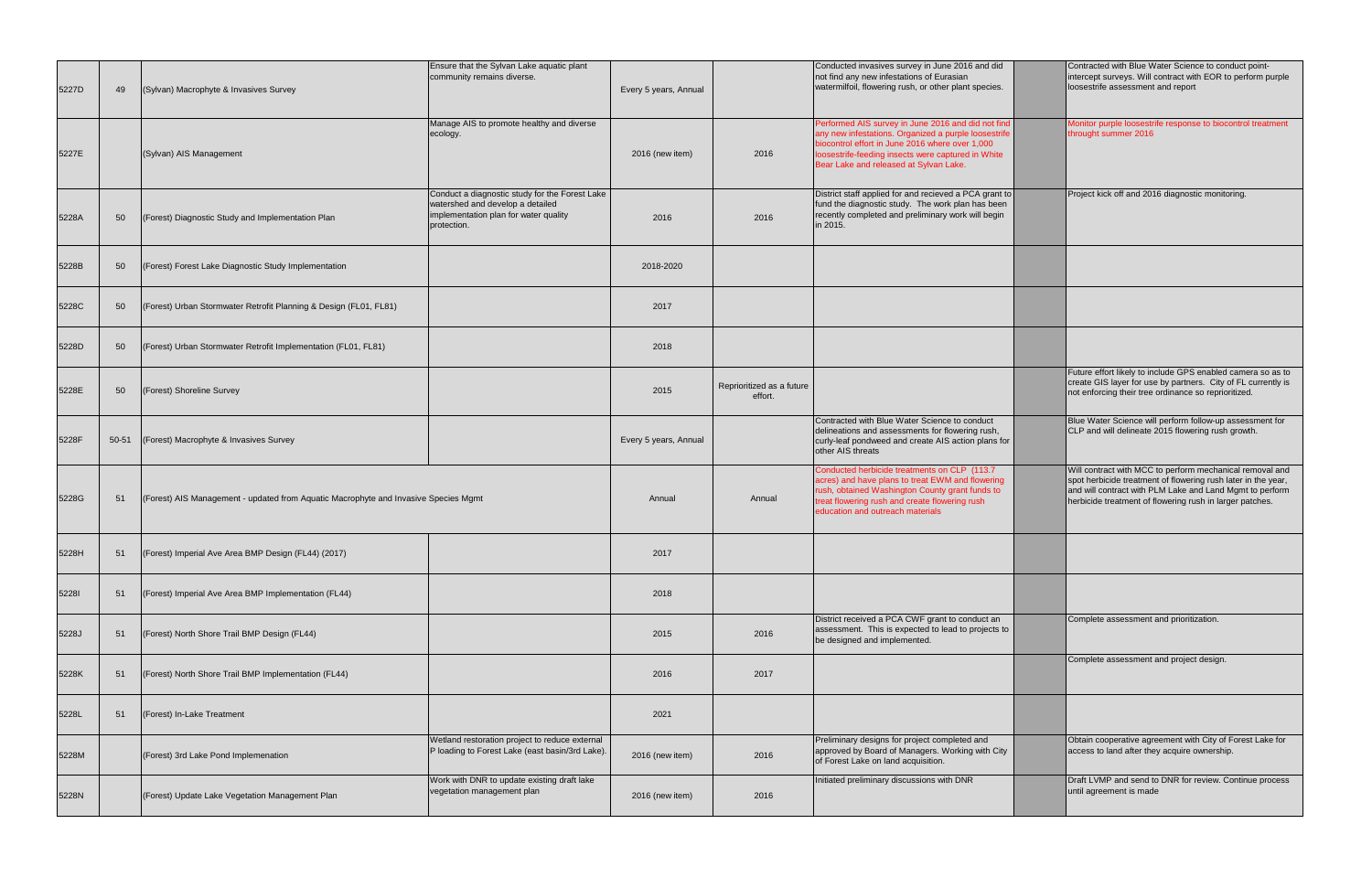| <b>52280</b> |    | (Forest) Hilo Lane Stormwater Retrofit Project                     | Primary construction will be completed during<br>winter 2016.                                                                                                                                                                               |                       |                                                                        | Started primary construction on project including<br>tree maintenance/romeval and drainage channel<br>stabalization.                                                                                                                                        | Wetland and iron sand<br>2016-2017.                                                               |
|--------------|----|--------------------------------------------------------------------|---------------------------------------------------------------------------------------------------------------------------------------------------------------------------------------------------------------------------------------------|-----------------------|------------------------------------------------------------------------|-------------------------------------------------------------------------------------------------------------------------------------------------------------------------------------------------------------------------------------------------------------|---------------------------------------------------------------------------------------------------|
| 5229A        | 52 | (Comfort) Sunrise Regional Stormwater Project Feasibility & Design |                                                                                                                                                                                                                                             | 2011                  | 2012                                                                   | Sunrise River Water Quality & Flowage Report was<br>finalized in 2012                                                                                                                                                                                       |                                                                                                   |
| 5229B        | 52 | (Comfort) Sunrise Regional Stormwater Project Implementation       |                                                                                                                                                                                                                                             | 2012-2016             | 2014                                                                   | Target Iron Enhanced Sand Filter, Raingardens &<br>Tree trenches was installed in 2014. This was<br>partially funded through a CWF grant.                                                                                                                   | Find other project partr<br>watershed.                                                            |
| 5229C        | 52 | (Comfort) Shoreline Survey                                         |                                                                                                                                                                                                                                             | 2013                  | 2013                                                                   | Survey completed.                                                                                                                                                                                                                                           |                                                                                                   |
| 5229D        | 52 | (Comfort) BMP Feasibility Study for District's Tax Forfeited Land  |                                                                                                                                                                                                                                             | 2013                  | Reprioritized as a future<br>effort to focus on Bixby<br>Park project. | District has been in negotiation with adjacent<br>landowner to acquire additional property for this<br>project.                                                                                                                                             | Waiting for landowner                                                                             |
| 5229E        | 52 | (Comfort) BMP Implementation on District's Tax Forfeited Land      |                                                                                                                                                                                                                                             | 2014                  | Reprioritized as a future<br>effort to focus on Bixby<br>Park project. |                                                                                                                                                                                                                                                             |                                                                                                   |
| 5229F        | 52 | (Comfort) Bixby Park Stormwater Ponds Design                       | Design SW mgmt features in Bixby Park to<br>manage drainage to Comfort Lake from the<br>more urban portions of the City of Forest Lake<br>that eveloped prior to the incorporation of<br>comprehensive stormwater management<br>facilities. | 2012                  | 2015                                                                   | Design complete.                                                                                                                                                                                                                                            | Implementation phase.                                                                             |
| 5229G        | 52 | (Comfort) Bixby Park Stormwater Treatment Implementation           | Construct stormwater management features in<br>Bixby Park or area identified in 5229F.                                                                                                                                                      | 2013-2017             | 2013-2017                                                              | Obtained BWSR CWF grant. Obtained cooperative<br>agreement with City of FL to gain access to land.<br>Obtained DNR permit for construction work.                                                                                                            | Bidding to begin Fall 2<br>2015-2016. Vegetation                                                  |
| 5229H        | 53 | (Comfort) Macrophyte & Invasives Survey                            |                                                                                                                                                                                                                                             | Every 5 years, Annual |                                                                        | Blue Water Science conducted CLP delineation<br>early 2015, District staff obtained DNR permit for<br>herbicide treatment, Lake Mgmt Inc performed<br>herbicide treatment in May 2015. AIS action plan for<br>Comfort lake received from Blue Water Science | <b>Blue Water Science wi</b><br>District will coordinate t                                        |
| 52291        |    | (Comfort) AIS Management                                           | Manage CLP in Bone Lake to reduce internal P<br>load. Manage EWM for recreational benefits                                                                                                                                                  | 2016 (new item)       | Annual                                                                 | CLP was herbicide treatment was not performed in<br>2016, early season EWM treatment was performed<br>to avoid water lily restrictions                                                                                                                      | CLP treatment again in<br>continued treatment of                                                  |
| 5229J        |    | (Comfort) Update Lake Vegetation Management Plan                   | Work with DNR to update existing draft lake<br>vegetation management plan                                                                                                                                                                   | 2016 (new item)       | 2016                                                                   | Initiated preliminary discussions with DNR                                                                                                                                                                                                                  | Draft LVMP and send t<br>until agreement is mad                                                   |
| 5299A        | 54 | (Heims) Lake Water Quality Study                                   | Conduct Lake Water Quality Study                                                                                                                                                                                                            | 2012                  | 2015                                                                   | Heims Lake Water Quality Study was completed in<br>December 2015, public meeting to share the results<br>with lake residents was held on May 12th, 2016 and<br>was attended by eight lake residents.                                                        |                                                                                                   |
| 5299B        | 54 | (First) Lake Water Quality Study                                   | Conduct Lake Water Quality Study                                                                                                                                                                                                            | 2013                  | Reprioritized as a future<br>effort.                                   |                                                                                                                                                                                                                                                             | Staff has reviewed WM<br>The timelines do not cu<br>lake study schedule ba<br>and other elements. |
| 5299C        | 54 | (Second) Lake Water Quality Study                                  | Conduct Lake Water Quality Study                                                                                                                                                                                                            | 2013                  | Reprioritized as a future<br>effort.                                   |                                                                                                                                                                                                                                                             | Staff has reviewed WM<br>The timelines do not cu<br>lake study schedule ba<br>and other elements. |
| 5299D        | 54 | (Third) Lake Water Quality Study                                   | Conduct Lake Water Quality Study                                                                                                                                                                                                            | 2013                  | Reprioritized as a future<br>effort.                                   |                                                                                                                                                                                                                                                             | Staff has reviewed WM<br>The timelines do not cu<br>lake study schedule ba<br>and other elements. |
|              |    |                                                                    |                                                                                                                                                                                                                                             |                       |                                                                        |                                                                                                                                                                                                                                                             |                                                                                                   |

| Started primary construction on project including<br>tree maintenance/romeval and drainage channel<br>stabalization.                                                                                                                                        | Wetland and iron sand filter work will take place during winter<br>2016-2017.                                                                                                                               |
|-------------------------------------------------------------------------------------------------------------------------------------------------------------------------------------------------------------------------------------------------------------|-------------------------------------------------------------------------------------------------------------------------------------------------------------------------------------------------------------|
| Sunrise River Water Quality & Flowage Report was<br>finalized in 2012                                                                                                                                                                                       |                                                                                                                                                                                                             |
| Target Iron Enhanced Sand Filter, Raingardens &<br>Tree trenches was installed in 2014. This was<br>partially funded through a CWF grant.                                                                                                                   | Find other project partners of other projects in the Sunrise<br>watershed.                                                                                                                                  |
| Survey completed.                                                                                                                                                                                                                                           |                                                                                                                                                                                                             |
| District has been in negotiation with adjacent<br>landowner to acquire additional property for this<br>project.                                                                                                                                             | Waiting for landowner to respond to offer by the District.                                                                                                                                                  |
|                                                                                                                                                                                                                                                             |                                                                                                                                                                                                             |
| Design complete.                                                                                                                                                                                                                                            | Implementation phase.                                                                                                                                                                                       |
| Obtained BWSR CWF grant. Obtained cooperative<br>agreement with City of FL to gain access to land.<br>Obtained DNR permit for construction work.                                                                                                            | Bidding to begin Fall 2015. Construction to take place Winter<br>2015-2016. Vegetation management in 2017.                                                                                                  |
| Blue Water Science conducted CLP delineation<br>early 2015, District staff obtained DNR permit for<br>herbicide treatment, Lake Mgmt Inc performed<br>herbicide treatment in May 2015. AIS action plan for<br>Comfort lake received from Blue Water Science | Blue Water Science will delineate eurasian watermilfoil and<br>District will coordinate treatment                                                                                                           |
| CLP was herbicide treatment was not performed in<br>2016, early season EWM treatment was performed<br>to avoid water lily restrictions                                                                                                                      | CLP treatment again in 2015. Board make policy decision on<br>continued treatment of EWM.                                                                                                                   |
| Initiated preliminary discussions with DNR                                                                                                                                                                                                                  | Draft LVMP and send to DNR for review. Continue process<br>until agreement is made                                                                                                                          |
| Heims Lake Water Quality Study was completed in<br>December 2015, public meeting to share the results<br>with lake residents was held on May 12th, 2016 and<br>was attended by eight lake residents.                                                        |                                                                                                                                                                                                             |
|                                                                                                                                                                                                                                                             | Staff has reviewed WMP CIP and District Monitoring Plan.<br>The timelines do not currently align. Staff will develop new<br>lake study schedule based on current data, planned work,<br>and other elements. |
|                                                                                                                                                                                                                                                             | Staff has reviewed WMP CIP and District Monitoring Plan.<br>The timelines do not currently align. Staff will develop new<br>lake study schedule based on current data, planned work,<br>and other elements. |
|                                                                                                                                                                                                                                                             | Staff has reviewed WMP CIP and District Monitoring Plan.<br>The timelines do not currently align. Staff will develop new<br>lake study schedule based on current data, planned work,<br>and other elements. |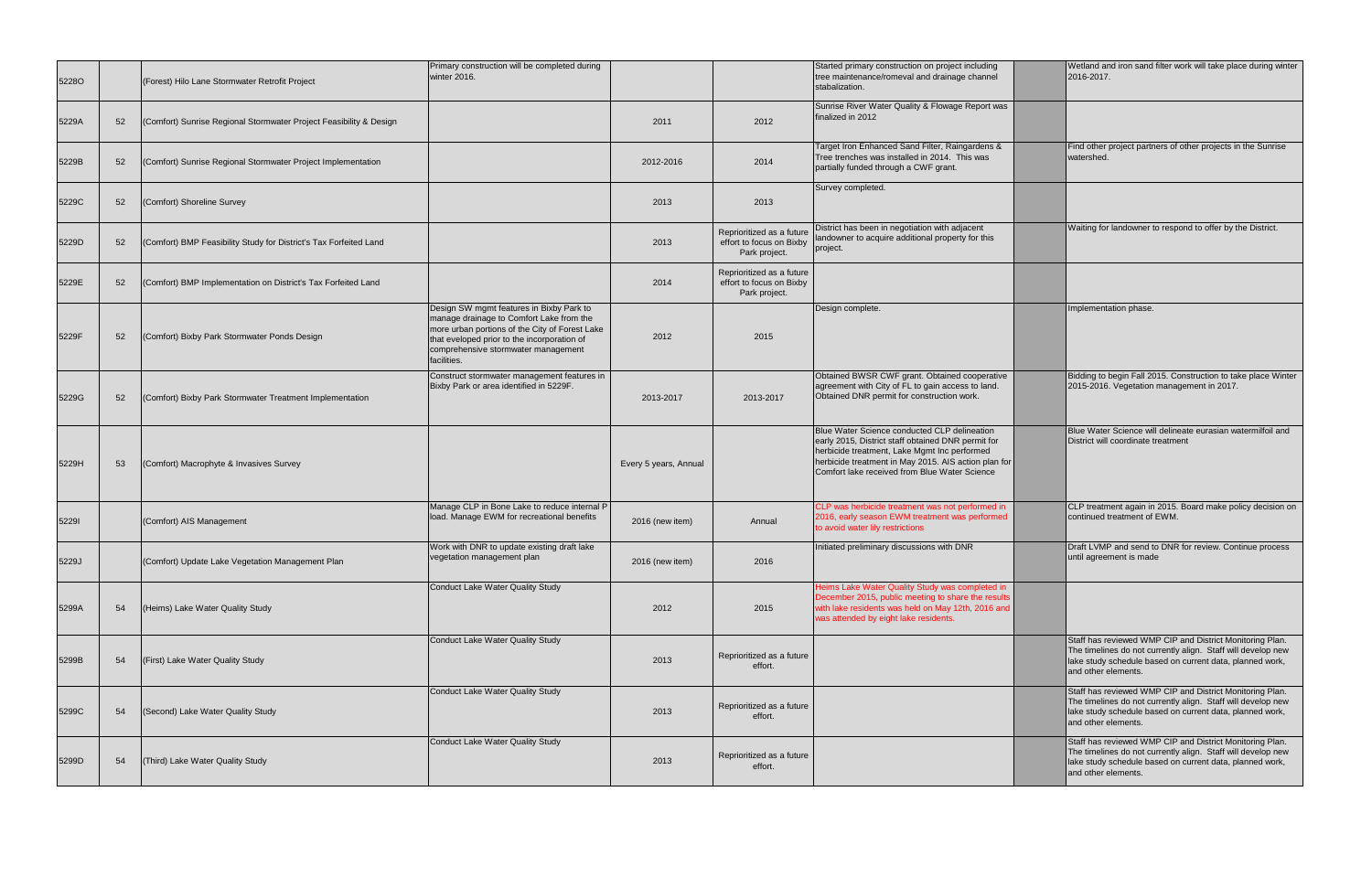| 5299E | 54    | (Fourth) Lake Water Quality Study                                                   | <b>Conduct Lake Water Quality Study</b> | 2014 | Reprioritized as a future<br>effort. |                                                                                                                                                | Staff has reviewed WMP CIP and District Monitoring Plan.<br>The timelines do not currently align. Staff will develop new<br>lake study schedule based on current data, planned work,<br>and other elements. |
|-------|-------|-------------------------------------------------------------------------------------|-----------------------------------------|------|--------------------------------------|------------------------------------------------------------------------------------------------------------------------------------------------|-------------------------------------------------------------------------------------------------------------------------------------------------------------------------------------------------------------|
| 5299F | 54    | (Sea) Lake Water Quality Study                                                      | Conduct Lake Water Quality Study        | 2014 | Reprioritized as a future<br>effort. |                                                                                                                                                | Staff has reviewed WMP CIP and District Monitoring Plan.<br>The timelines do not currently align. Staff will develop new<br>lake study schedule based on current data, planned work,<br>and other elements. |
| 5299G | 54    | (Nielsen) Lake Water Quality Study                                                  | <b>Conduct Lake Water Quality Study</b> | 2015 | Reprioritized as a future<br>effort. |                                                                                                                                                | Staff has reviewed WMP CIP and District Monitoring Plan.<br>The timelines do not currently align. Staff will develop new<br>lake study schedule based on current data, planned work,<br>and other elements. |
| 5299H | 54    | (Clear) Lake Water Quality Study                                                    | <b>Conduct Lake Water Quality Study</b> | 2016 | Reprioritized as a future<br>effort. |                                                                                                                                                | Staff has reviewed WMP CIP and District Monitoring Plan.<br>The timelines do not currently align. Staff will develop new<br>lake study schedule based on current data, planned work,<br>and other elements. |
| 52991 | 54    | (Twin) Lake Water Quality Study                                                     | Conduct Lake Water Quality Study        | 2017 | Reprioritized as a future<br>effort. |                                                                                                                                                | Staff has reviewed WMP CIP and District Monitoring Plan.<br>The timelines do not currently align. Staff will develop new<br>lake study schedule based on current data, planned work,<br>and other elements. |
| 5299J | 54    | (Cranberry) Lake Water Quality Study                                                | Conduct Lake Water Quality Study        | 2018 |                                      |                                                                                                                                                | Staff has reviewed WMP CIP and District Monitoring Plan.<br>The timelines do not currently align. Staff will develop new<br>lake study schedule based on current data, planned work,<br>and other elements. |
| 5299K | 54    | (Elwell) Lake Water Quality Study                                                   | <b>Conduct Lake Water Quality Study</b> | 2019 |                                      |                                                                                                                                                | Staff has reviewed WMP CIP and District Monitoring Plan.<br>The timelines do not currently align. Staff will develop new<br>lake study schedule based on current data, planned work,<br>and other elements. |
| 5299L | 54    | (Lendt) Lake Water Quality Study                                                    | <b>Conduct Lake Water Quality Study</b> | 2020 |                                      |                                                                                                                                                | Staff has reviewed WMP CIP and District Monitoring Plan.<br>The timelines do not currently align. Staff will develop new<br>lake study schedule based on current data, planned work,<br>and other elements. |
|       |       |                                                                                     |                                         |      |                                      |                                                                                                                                                |                                                                                                                                                                                                             |
|       |       |                                                                                     |                                         |      |                                      |                                                                                                                                                |                                                                                                                                                                                                             |
| 5300  |       | <b>Streams</b>                                                                      |                                         |      |                                      |                                                                                                                                                |                                                                                                                                                                                                             |
| 5340A | 55    | (Sunrise) Stream Assessment                                                         |                                         | 2012 |                                      | Initial work completed as part of larger Sunrise River<br>engineers report.                                                                    |                                                                                                                                                                                                             |
| 5340B | 55    | (Sunrise) E. coli Source Assessment & Implementation Plan                           |                                         | 2015 | Reprioritized as a future<br>effort. |                                                                                                                                                |                                                                                                                                                                                                             |
| 5340C | 55-56 | (Sunrise) Forest Lake Outlet Channel Design and Restoration                         |                                         | 2016 | Reprioritized as a future<br>effort. |                                                                                                                                                | District considering projects on smaller segments.                                                                                                                                                          |
| 5341A | 56    | (BBSLC Tributary) Stream Assessment                                                 |                                         | 2014 | 2015-2016                            | Baord approved District engineer to conduct partial<br>fall 2015 assessment.                                                                   | To be included in future Bone Lake to Comfort Lake (BBSLC)<br>corridor inventory and inspection.                                                                                                            |
| 5341B | 56    | (BBSLC Tributary) School-Little Comfort Tributary Stream Restoration Design (LCL04) |                                         | 2015 | 2016-2017                            |                                                                                                                                                |                                                                                                                                                                                                             |
| 5341C | 56    | (BBSLC Tributary) School-Little Comfort Tributary Stream Restoration (LCL04)        |                                         | 2016 | 2017-2018                            |                                                                                                                                                |                                                                                                                                                                                                             |
| 5341D | 56-57 | (BBSLC Tributary) E. coli & DO Source Assessment & Imp. Plan                        |                                         | 2015 | 2015                                 | Preliminary assessment of near stream E. coli<br>sources will be completed fall of 2015<br>Baord approved District engineer to conduct partial | To be included in future Bone Lake to Comfort Lake (BBSLC)                                                                                                                                                  |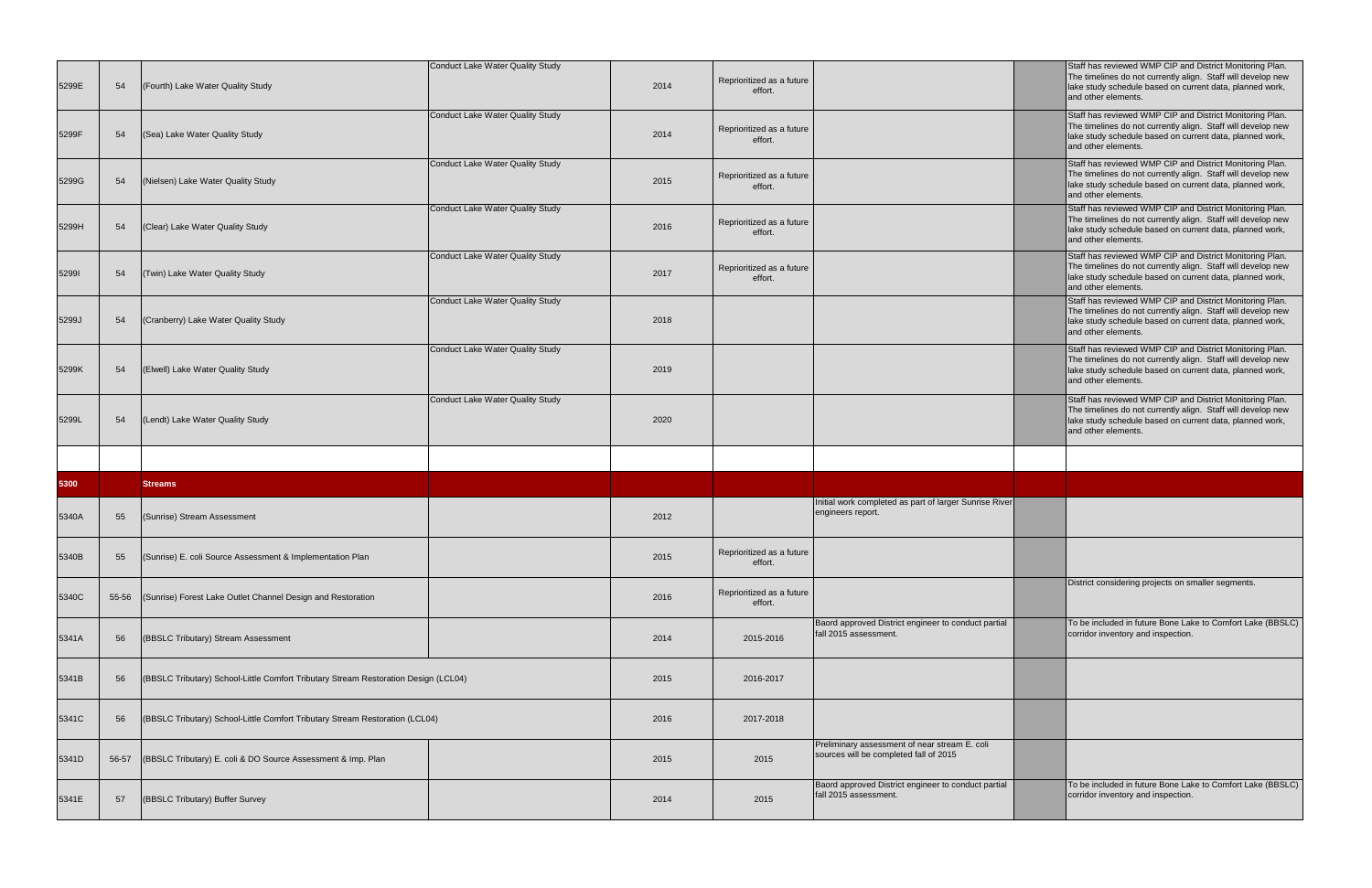| 5400  |       | <b>Wetlands</b>                                             |                                                                                                                                                  |                 |            |                                                                                                                                                                                      |                                                                              |
|-------|-------|-------------------------------------------------------------|--------------------------------------------------------------------------------------------------------------------------------------------------|-----------------|------------|--------------------------------------------------------------------------------------------------------------------------------------------------------------------------------------|------------------------------------------------------------------------------|
| 5420A | 58    | <b>Wetland Inventory</b>                                    |                                                                                                                                                  | 2012-14         | 2012-2014  | Chisago SWCD conducted MLCCS and wetland<br>inventory. Identified top sites for restoration within<br>District.                                                                      | Applied for CWF grant for restoration of top sites.                          |
| 5420B | 58-59 | Wetland Restoration/Bank Feasibility Study                  |                                                                                                                                                  | 2019            |            |                                                                                                                                                                                      |                                                                              |
| 5420C | 59    | Wetland Restoration/Bank Implementation                     |                                                                                                                                                  | 2020            |            |                                                                                                                                                                                      |                                                                              |
| 5421A | 60    | (Moody) Wetland Restoration and Cattle Exclusion (NBL12)    | Restore wetland hydrology and exclude<br>livestock from wetlands in Moody Lake<br>subwatersheds to improve water quality<br>contributing to lake | 2011            | 2011/2016  | Initial work done in 2011. Diagnostic study<br>completed in 2014 identified P loading hot spots and<br>potential BMPs. BMP feasibility was scoped in<br>2015. CWF grant applied for. | Work with local stakeholders to gain land access/implement<br>livestock BMPs |
| 5422A | 60    | (Bone) Phosphorus Source Assessment (NBL17)                 | Identify P load sources in wetland between<br>Moody and Bone Lake.                                                                               | 2012            | 2015       | A diagnostic study was completed in 2015 for all<br>Bone Lake watersheds. This study identified P<br>loading hot spots and potential BMPs. CWF grant<br>applied for.                 | Prioritize project sites of Bone Lake Diagnostic Study.                      |
| 5422B | 60    | (Bone) Wetland Restoration Feasibility & Design (NBL17)     | Evaluate the feasibility of identified optioins and<br>design a wetland restoration P load reduction<br>project in the wetland.                  | 2013            | 2016       | Future additional work to be prioritized based on the<br>outcome of the Bone Lake Diagnostic work.                                                                                   |                                                                              |
| 5422C | 60    | (Bone) Wetland Restoration (NBL17)                          | Restore the wetland as designed in 5422B.                                                                                                        | 2012            | <b>TBD</b> |                                                                                                                                                                                      |                                                                              |
| 5422D | 60    | (Bone) Phosphorus Source Assessment (SBL38)                 | Conduct a P source assessment of this<br>subwatershed.                                                                                           | 2013            | 2015       | A diagnostic study was completed in 2015 for all<br>Bone Lake watersheds. This study identified P<br>loading hot spots and potential BMPs. CWF grant<br>applied for.                 | Prioritize project sites of Bone Lake Diagnostic Study.                      |
| 5422E | 60    | (Bone) Wetland Restoration Planning & Design (SBL38)        | Evaluate the feasibility of identified optioins and<br>design a wetland restoration P load reduction<br>project in the wetland.                  | 2014            | 2016       | Future additional work to be prioritized based on the<br>outcome of the Bone Lake Diagnostic work.                                                                                   |                                                                              |
| 5422F | 60    | (Bone) Wetland Restoration (SBL38)                          | Restore the wetland as designed in 5422E.                                                                                                        | 2015            | <b>TBD</b> |                                                                                                                                                                                      |                                                                              |
|       |       | (Bone) Wetland Planning & Design (SBL - ALL drainage areas) |                                                                                                                                                  | 2016 (new item) |            |                                                                                                                                                                                      |                                                                              |
| 5423A | 61    | (Birch) Wetland Phosphorus Source Assessment (LCL20)        | Conduct a P source assessment of this<br>subwatershed.                                                                                           | 2014            | 2016       | Initial field recon is underway to determine<br>monitoring locations for a 2016 monitoring.                                                                                          | Conduct field recon and monitoring.                                          |
| 5423B | 61    | (Birch) Wetland Restoration Design (LCL20)                  | Design a wetland restoration project as guided<br>by 5423A.                                                                                      | 2014            | 2017       |                                                                                                                                                                                      |                                                                              |
| 5423C | 61    | (Birch) Wetland Restoration (LCL20)                         | Implement a wetland restoration project.                                                                                                         | 2015            | TBD        |                                                                                                                                                                                      | Conduct field recon and monitoring.                                          |
| 5428A | 62    | (Forest) Wetland Restoration & Cattle Exclusion (FL44)      | Install fencing to exclude cattle from wetland.                                                                                                  | 2011            | 2012       | Completed.                                                                                                                                                                           | Conduct field inspections to verify exclusion.                               |
|       |       |                                                             |                                                                                                                                                  |                 |            |                                                                                                                                                                                      |                                                                              |
| 5500  |       | <b>Upland Resources</b>                                     |                                                                                                                                                  |                 |            |                                                                                                                                                                                      |                                                                              |